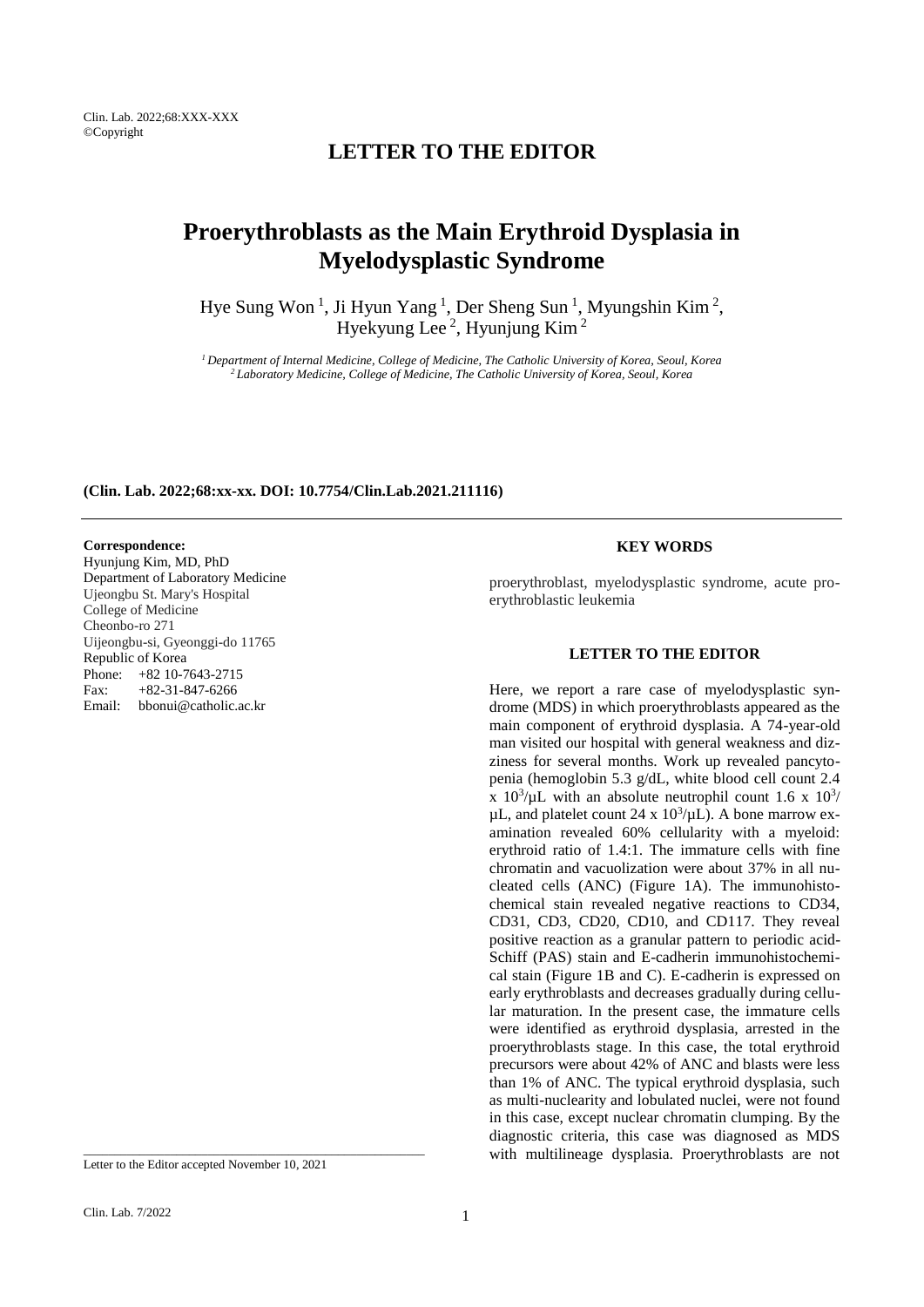

**Figure 1. Morphologic findings from bone marrow aspirates (A - B) and clot section (C - G).**

**(A) H & E stain (x 1,000). Small-to-large immature erythroid precursors with fine chromatin and vacuoles. Some of them seemed like lymphoblasts with a scant amount of cytoplasm, and some of them had light-blue-grey cytoplasm and nucleoli. These cells reveal a fine or punctate granular pattern with periodic acid-Schiff (PAS) stain (B) (x 1,000) and positivity for E-cadherin.**

usually described as a type of erythroid dysplasia in MDS [1,2]. In this case, the majority of erythroid precursors are immature proerythroblasts, suggesting the possibility of a preleukemic state of PEL. In previous reports, the clinical features of PEL and MDS with erythroid predominance were similar; however, LDH and blasts proportion were different between two diseases [3]. In this case, factors such as increased LDH  $(> 1,000$  $\mu/L$ ) and no increased myeloblasts (< 1%) were slightly more similar to PEL [3]. In cases where myeloid neoplasm with erythroid precursors are > 50% of ANC, there has been considerable interest and reports for the diagnosis [3,4]. In the present case, proerythroblasts (37% of ANC) appear as the main erythroid component

(total erythroid precursors are about 42% of ANC). Before cells were identified through staining, the erythroid component could not be accurately calculated. This can be mistaken as lymphoid malignancy or other immature cells because there is no other typical erythroid dysplasia, and reports of MDS are very rare.

The cytogenetic analysis showed complex chromosomal abnormalities of

46~47,XY,del(5)(q13),+8,15,inv(17)(p13q11.2),der(19) hsr(19)(p13.3)add(19)(p13.3),-22,+1~2mar[cp8].

A cancer mutation panel by next-generation sequencing revealed *TP53* (p.Met426Val, missense) and *AXSL1* (p.Glu635fs, frameshift) mutations, known mutations in MDS. These mutations were also reported in PEL [5].